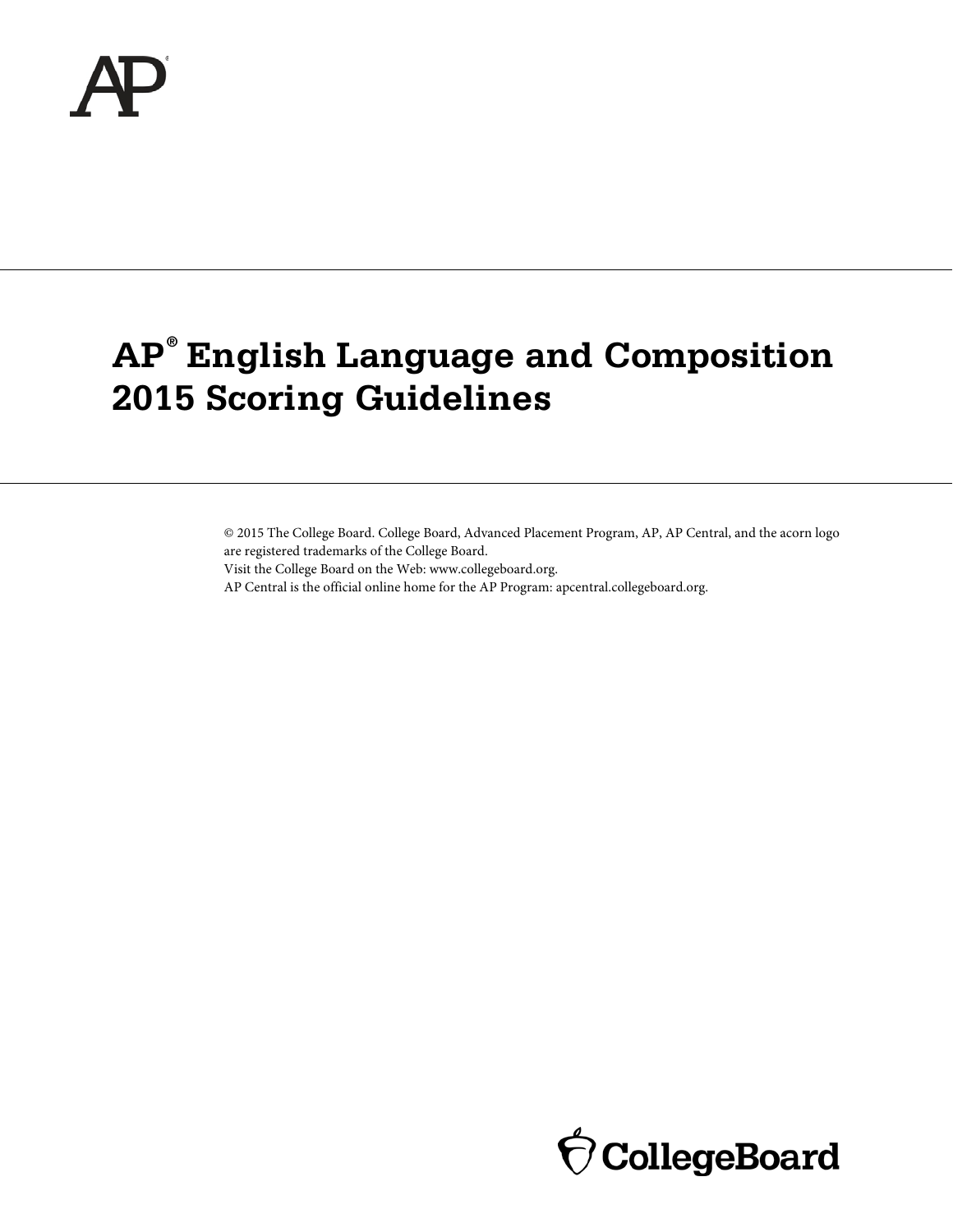## **Question 1**

The essay's score should reflect the essay's quality as a whole. Remember that students had only 15 minutes to read the sources and 40 minutes to write; the essay, therefore, is not a finished product and should not be judged by standards appropriate for an out-of-class assignment. Evaluate the essay as a draft, making certain to reward students for what they do well.

All essays, even those scored 8 or 9, may contain occasional lapses in analysis, prose style, or mechanics. Such features should enter into your holistic evaluation of an essay's overall quality. In no case should you give a score higher than a 2 to a paper with errors in grammar and mechanics that persistently interfere with your understanding of meaning.

\_\_\_\_\_\_\_\_\_\_\_\_\_\_\_\_\_\_\_\_\_\_\_\_\_\_\_\_\_\_\_\_\_\_\_\_\_\_\_\_\_\_\_\_\_\_\_\_\_\_\_\_\_\_\_\_\_\_\_\_\_\_\_\_\_\_\_\_\_\_\_\_\_\_\_\_\_\_\_\_\_\_\_\_\_\_\_\_\_\_\_

**9 –** Essays earning a score of 9 meet the criteria for the score of 8 and, in addition, are especially sophisticated in their argument, thorough in development, or impressive in their control of language.

#### **8 – Effective**

Essays earning a score of 8 **effectively** argue a position on whether a school should establish, maintain, reconsider, or eliminate an honor code or honor system. They develop their argument by effectively synthesizing\* at least three of the sources. The evidence and explanations used are appropriate and convincing. Their prose demonstrates a consistent ability to control a wide range of the elements of effective writing but is not necessarily flawless.

**7** – Essays earning a score of 7 meet the criteria for the score of 6 but provide more complete explanation, more thorough development, or a more mature prose style.

#### **6** – **Adequate**

Essays earning a score of 6 **adequately** argue a position on whether a school should establish, maintain, revise, or eliminate an honor code or honor system. They develop their argument by adequately synthesizing at least three of the sources. The evidence and explanations used are appropriate and sufficient. The language may contain lapses in diction or syntax, but generally the prose is clear.

**5** – Essays earning a score of 5 argue a position on whether a school should establish, maintain, revise, or eliminate an honor code or honor system. They develop their argument by synthesizing at least three sources, but how they use and explain sources may be uneven, inconsistent, or limited. The writer's argument is generally clear, and the sources generally develop the writer's position, but the links between the sources and the argument may be strained. The writing may contain lapses in diction or syntax, but it usually conveys the writer's ideas.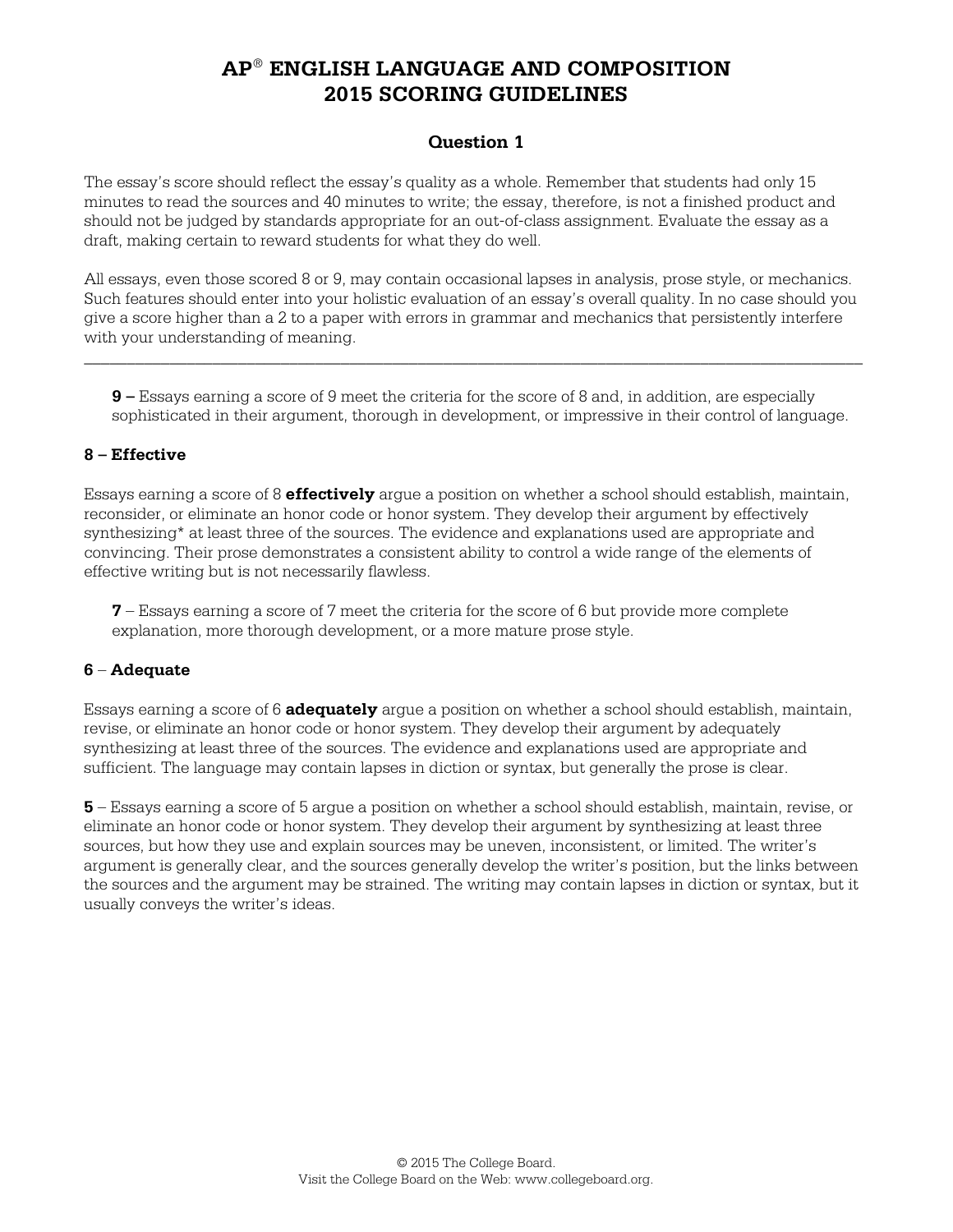## **Question 1 (continued)**

#### **4 – Inadequate**

Essays earning a score of 4 **inadequately** argue a position on whether a school should establish, maintain, revise, or eliminate an honor code or honor system. They develop their argument by synthesizing at least two sources, but the evidence or explanations used may be inappropriate, insufficient, or unconvincing. The sources may dominate the student's attempts at development, the link between the argument and the sources may be weak, or the student may misunderstand, misrepresent, or oversimplify the sources. The prose generally conveys the writer's ideas but may be inconsistent in controlling the elements of effective writing.

**3** – Essays earning a score of 3 meet the criteria for the score of 4 but demonstrate less success in arguing a position on whether a school should establish, maintain, revise, or eliminate an honor code or honor system. They are less perceptive in their understanding of the sources, or their explanation or examples may be particularly limited or simplistic. The essays may show less maturity in their control of writing.

#### **2** – **Little Success**

Essays earning a score of 2 demonstrate **little success** in arguing a position on whether a school should establish, maintain, revise, or eliminate an honor code or honor system. They may merely allude to knowledge gained from reading the sources rather than citing the sources themselves. The student may misread the sources, fail to develop a position, or substitute a simpler task by merely summarizing or categorizing the sources or by merely responding to the prompt tangentially with unrelated, inaccurate, or inappropriate explanation. The prose often demonstrates consistent weaknesses in writing, such as grammatical problems, a lack of development or organization, or a lack of control.

**1** – Essays earning a score of 1 meet the criteria for the score of 2 but are undeveloped, especially simplistic in their explanation, weak in their control of writing, or do not allude to or cite even one source.

**0** – Indicates an off-topic response, one that merely repeats the prompt, an entirely crossed-out response, a drawing, or a response in a language other than English.

— Indicates an entirely blank response.

<sup>∗</sup> For the purposes of scoring, synthesis means using sources to develop a position and citing them accurately.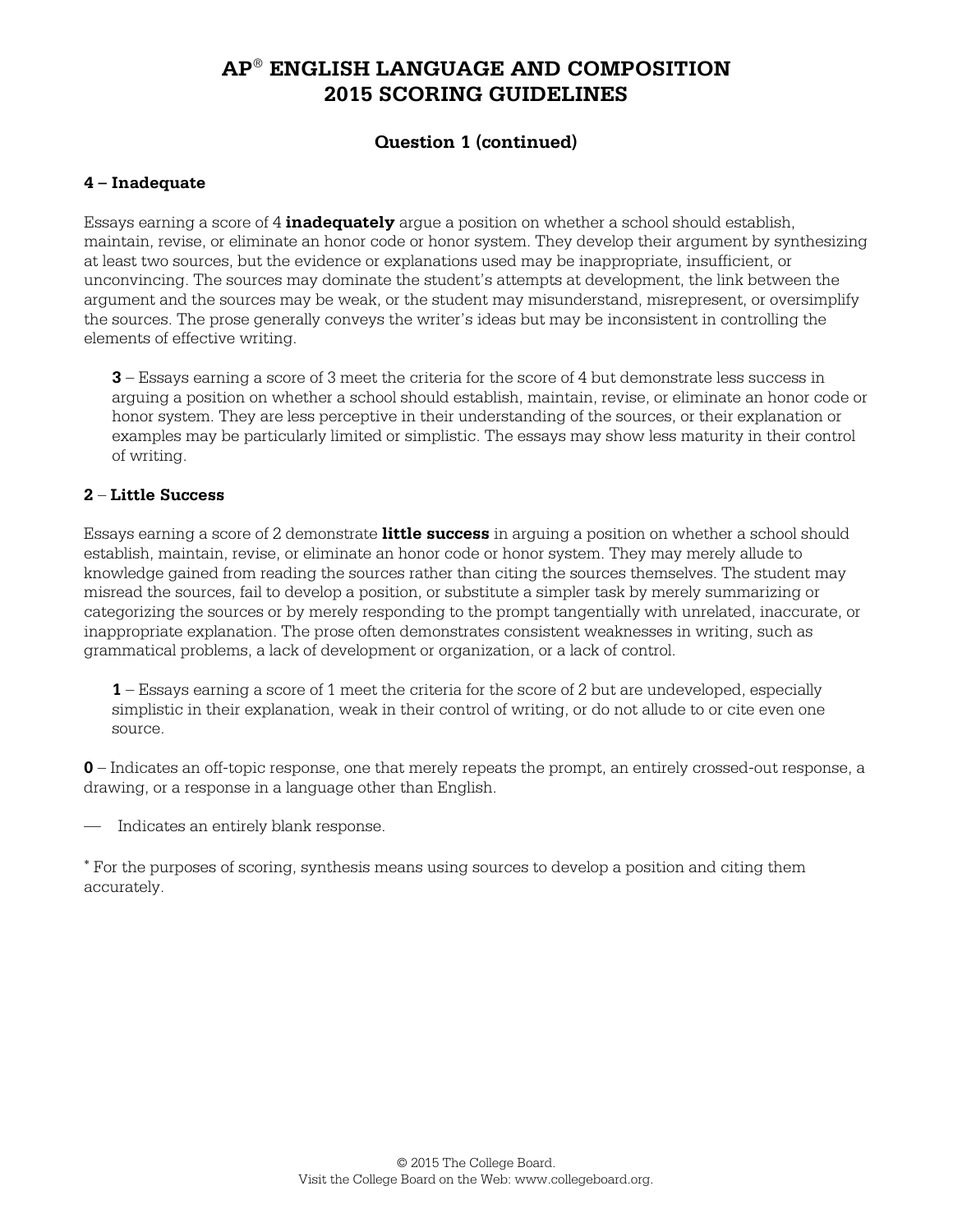## **Question 2**

The essay's score should reflect the essay's quality as a whole. Remember that students had only 40 minutes to read and write; the essay, therefore, is not a finished product and should not be judged by standards appropriate for an out-of-class assignment. Evaluate the essay as a draft, making certain to reward students for what they do well.

All essays, even those scored 8 or 9, may contain occasional lapses in analysis, prose style, or mechanics. Such features should enter into your holistic evaluation of an essay's overall quality. In no case should you give a score higher than a 2 to a paper with errors in grammar and mechanics that persistently interfere with your understanding of meaning.

\_\_\_\_\_\_\_\_\_\_\_\_\_\_\_\_\_\_\_\_\_\_\_\_\_\_\_\_\_\_\_\_\_\_\_\_\_\_\_\_\_\_\_\_\_\_\_\_\_\_\_\_\_\_\_\_\_\_\_\_\_\_\_\_\_\_\_\_\_\_\_\_\_\_\_\_\_\_\_\_\_\_\_\_\_\_\_\_\_\_\_

**9 –** Essays earning a score of 9 meet the criteria for the score of 8 and, in addition, are especially sophisticated in their argument, thorough in their development, or impressive in their control of language.

#### **8 – Effective**

Essays earning a score of 8 **effectively** analyze\* the rhetorical choices Chavez makes to develop his argument about nonviolent resistance. They develop their analysis with evidence and explanations that are appropriate and convincing, referring to the passage explicitly or implicitly. The prose demonstrates a consistent ability to control a wide range of the elements of effective writing but is not necessarily flawless.

**7 –** Essays earning a score of 7 meet the criteria for the score of 6 but provide more complete explanation, more thorough development, or a more mature prose style.

#### **6 – Adequate**

Essays earning a score of 6 **adequately** analyze the rhetorical choices Chavez makes to develop his argument about nonviolent resistance. They develop their analysis with evidence and explanations that are appropriate and sufficient, referring to the passage explicitly or implicitly. The writing may contain lapses in diction or syntax, but generally the prose is clear.

**5 –** Essays earning a score of 5 analyze the rhetorical choices Chavez makes to develop his argument about nonviolent resistance. The evidence or explanations used may be uneven, inconsistent, or limited. The writing may contain lapses in diction or syntax, but it usually conveys the writer's ideas.

#### **4 – Inadequate**

Essays earning a score of 4 **inadequately** analyze the rhetorical choices Chavez makes to develop his argument about nonviolent resistance. The student may misunderstand the passage, misrepresent the strategies Chavez uses, or analyze these strategies insufficiently. The evidence or explanations used may be inappropriate, insufficient, or unconvincing. The prose generally conveys the writer's ideas but may be inconsistent in controlling the elements of effective writing.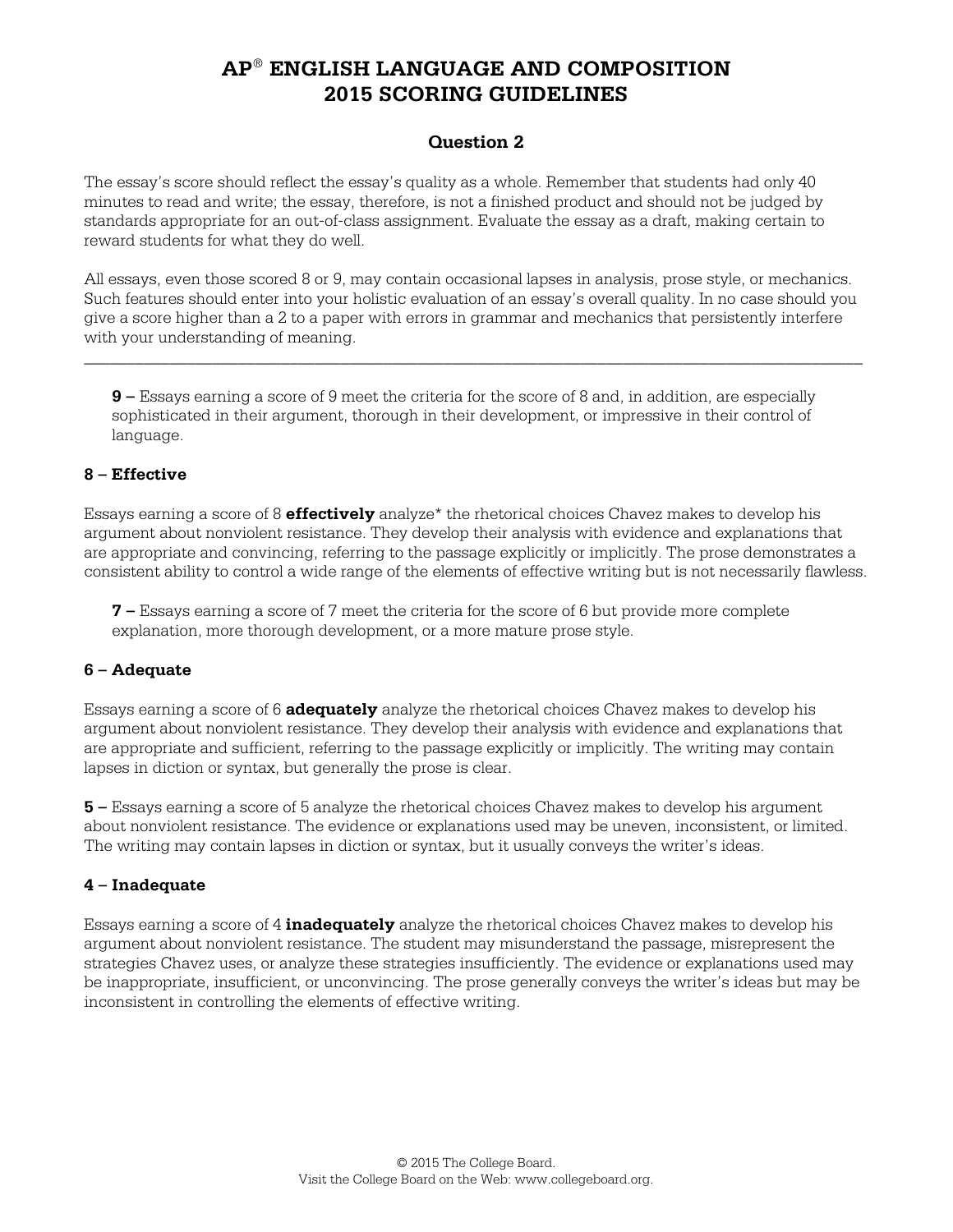# **Question 2 (continued)**

**3 –** Essays earning a score of 3 meet the criteria for the score of 4 but demonstrate less success in analyzing the rhetorical choices Chavez makes to develop his argument about nonviolent resistance. They are less perceptive in their understanding of the passage or Chavez's strategies, or the explanations or examples may be particularly limited or simplistic. The essays may show less maturity in their control of writing.

#### **2 – Little Success**

Essays earning a score of 2 demonstrate **little success** in analyzing the rhetorical choices Chavez makes to develop his argument about nonviolent resistance. The student may misunderstand the prompt, misread the passage, fail to analyze the strategies Chavez uses, or substitute a simpler task by responding to the prompt tangentially with unrelated, inaccurate, or inappropriate explanation. The prose often demonstrates consistent weaknesses in writing, such as grammatical problems, a lack of development or organization, or a lack of control.

**1 –** Essays earning a score of 1 meet the criteria for the score of 2 but are undeveloped, especially simplistic in their explanation, or weak in their control of language.

**0** – Indicates an off-topic response, one that merely repeats the prompt, an entirely crossed-out response, a drawing, or a response in a language other than English.

— Indicates an entirely blank response.

\* For the purposes of scoring, analysis means explaining the rhetorical choices an author makes in an attempt to achieve a particular effect or purpose.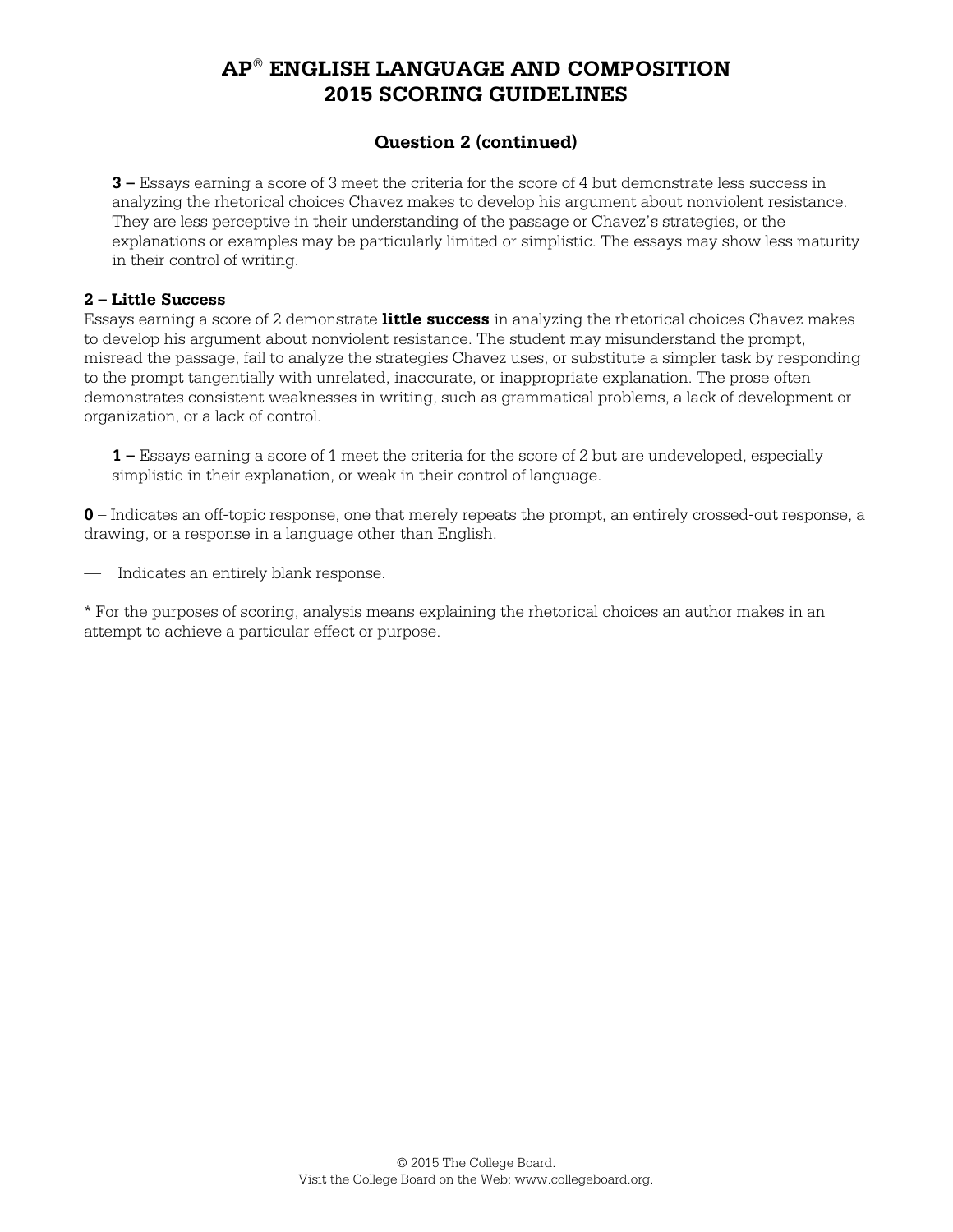## **Question 3**

The essay's score should reflect the essay's quality as a whole. Remember that students had only 40 minutes to read and write; the essay, therefore, is not a finished product and should not be judged by standards appropriate for an out-of-class assignment. Evaluate the essay as a draft, making certain to reward students for what they do well.

All essays, even those scored 8 or 9, may contain occasional lapses in analysis, prose style, or mechanics. Such features should enter into your holistic evaluation of an essay's overall quality. In no case should you give a score higher than a 2 to a paper with errors in grammar and mechanics that persistently interfere with your understanding of meaning.

\_\_\_\_\_\_\_\_\_\_\_\_\_\_\_\_\_\_\_\_\_\_\_\_\_\_\_\_\_\_\_\_\_\_\_\_\_\_\_\_\_\_\_\_\_\_\_\_\_\_\_\_\_\_\_\_\_\_\_\_\_\_\_\_\_\_\_\_\_\_\_\_\_\_\_\_\_\_\_\_\_\_\_\_\_\_\_\_\_\_\_

**9 –** Essays earning a score of 9 meet the criteria for the score of 8 and, in addition, are especially sophisticated in their argument, thorough in their development, or particularly impressive in their control of language.

#### **8 – Effective**

Essays earning a score of 8 **effectively** develop a position on the value or function of polite speech in a culture or community with which the student is familiar. The evidence and explanations used are appropriate and convincing, and the argument\* is especially coherent and well developed. The prose demonstrates a consistent ability to control a wide range of the elements of effective writing but is not necessarily flawless.

**7 –** Essays earning a score of 7 meet the criteria for the score of 6 but provide a more complete explanation, more thorough development, or a more mature prose style.

## **6 – Adequate**

Essays earning a score of 6 **adequately** develop a position on the value or function of polite speech in a culture or community with which the student is familiar. The evidence and explanations used are appropriate and sufficient, and the argument is coherent and adequately developed. The writing may contain lapses in diction or syntax, but generally the prose is clear.

**5 –** Essays earning a score of 5 develop a position on the value or function of polite speech in a culture or community with which the student is familiar. The evidence or explanations used may be uneven, inconsistent, or limited. The writing may contain lapses in diction or syntax, but it usually conveys the writer's ideas.

## **4 – Inadequate**

Essays earning a score of 4 **inadequately** develop a position on the value or function of polite speech in a culture or community with which the student is familiar. The evidence or explanations used may be inappropriate, insufficient, or unconvincing. The argument may have lapses in coherence or be inadequately developed. The prose generally conveys the writer's ideas but may be inconsistent in controlling the elements of effective writing.

**3 –** Essays earning a score of 3 meet the criteria for the score of 4 but demonstrate less success in developing a position on the value or function of polite speech in a culture or community with which the student is familiar. The essays may show less maturity in their control of writing.